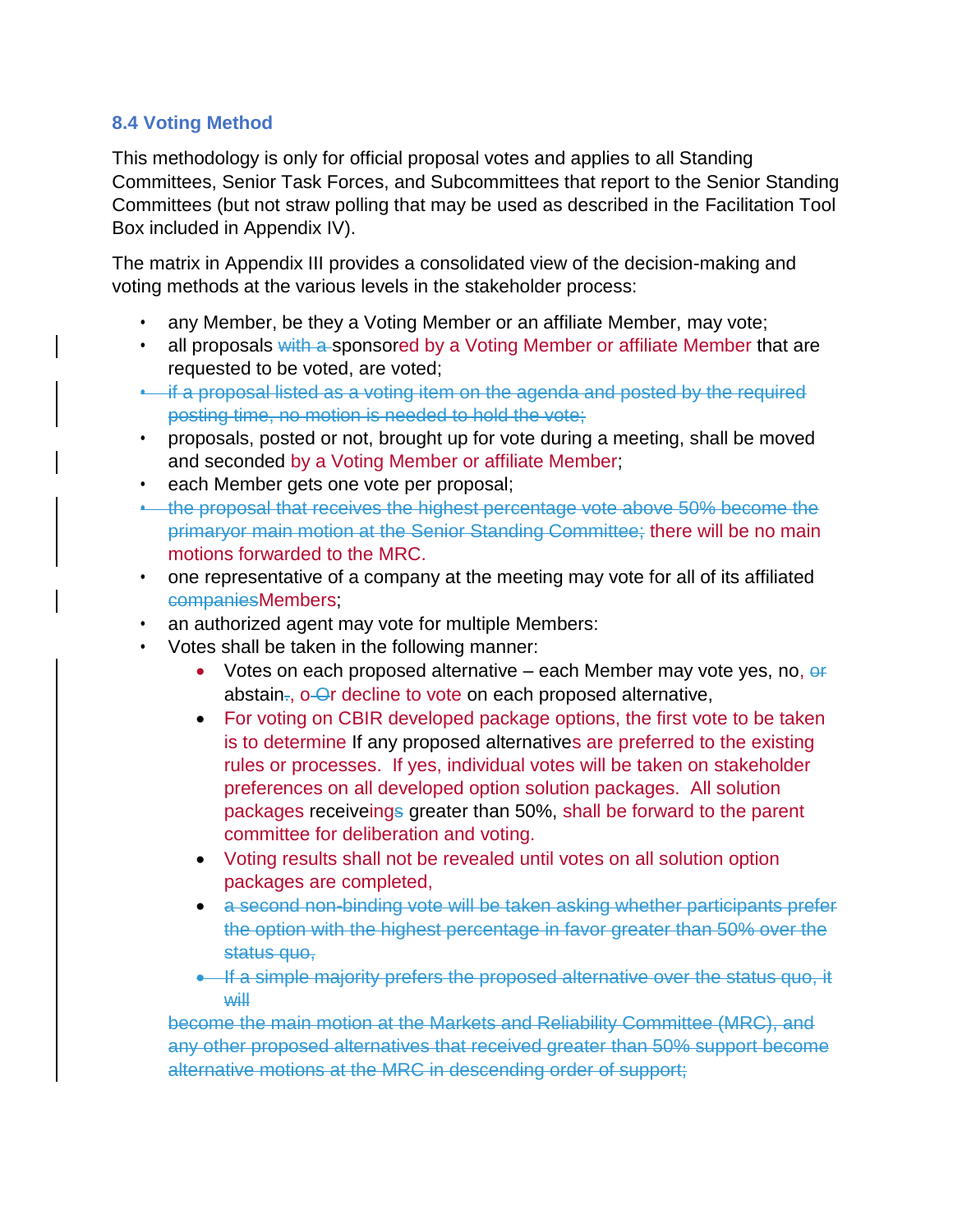• If a simple majority does not prefer any of the proposed alternatives over the existing rules or processstatus quo, the chair shall lead a discussion to determine whether to continue working on additional proposed alternatives or to suspend task force discussionsterminate work on the issue and report to its parent committee that no developed alternatives were considered an improvement to the existing rules or processesStatus Quo. The parent committee may take action on the results of the report including termination of discussions, returning the issue to the task force for further work, or entertain motions from stakeholders. The report will still be the solution that received the highest percentage greater than 50% as the main motion.

## Voting at the MRC

- Any proposal brought to the MRC from a subordinate Standing Committee, Subcommittee, or Senior Task Force must be moved and seconded by Voting Members to receive a vote.
- Proposals exceeding the required >*50*% approval threshold from the subordinate Standing Committee, Subcommittee, or Senior Task Force shall be timely posted to the brought forward to the MRC agenda and noticed for will be voteingd in the order of the vote. with
- Pproposals shall be voted in order from highest preference to lowestreceiving the highest number of votes going first, provided that each of the proposals are appropriately and individually moved and seconded.
	- $\circ$  To preserve the above-stated priority of voting, the Voting Member moving the proposal must provide written notice to the Secretary of the MRC no later than *three* full business days prior to publication of the MRC's agenda.
- Any amendments to the subordinate groups proposals, including friendly amendments to proposals developed subsequent to voteinge on at the subordinate Standing Committee, Subcommittee, or Senior Task Force, may only be considered after the MRC is given the opportunity to vote on the proposals voted upon at the subordinate Standing Committee, Subcommittee, or Senior Task Force.
- Discussion of and requests for alternate proposals, including proposals voted upon at the subordinate Standing Committee, Subcommittee, or Senior Task Force but not meeting the above-stated notice requirement-s or approval thresholds, may be requested after voting upon the proposals considered at the subordinate Standing Committee, Subcommittee, or Senior Task Force.
- PJM utilizes a truncated form of voting at the MRC, such that the first proposal to satisfy the 2/3 sector weighted voting outcome shall be